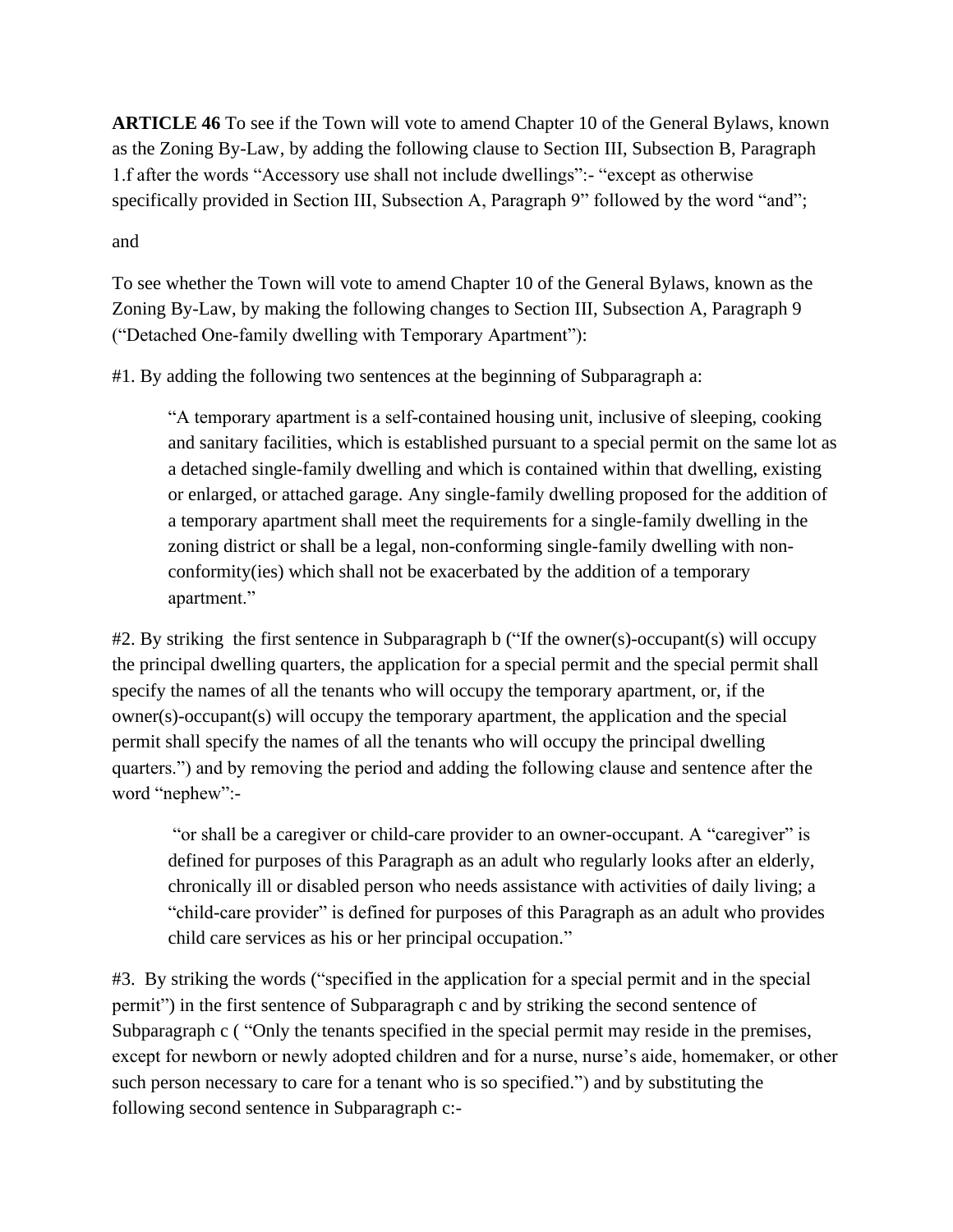"Only persons who bear such a relationship to the other tenants, caregivers to other tenants and childcare providers for the children of other tenants are eligible to be tenants, and it shall be a violation of this subparagraph and the special permit issued hereunder for other persons to be tenants."

#4. By striking the second sentence in Subparagraph d ("These designs shall show: that the temporary apartment will be created without exterior modifications to the dwelling except as may be required for safety; that in the event an additional entrance or egress is so required, it shall be unobtrusively located on the side or rear of the dwelling; that any stairway to the second or third floor shall be enclosed and be unobtrusively located on the rear of the dwelling; and that the dwelling shall retain the appearance of a single-family dwelling.) and by substituting the following second sentence to Subparagraph d:-

"These designs shall show: the layout of the temporary apartment and the layout of the principal dwelling quarters; calculations of the square footages of each of the two dwelling units; any alterations and any additions to be made to the exterior the dwelling; separate entrances to the two units; enclosure of any new stairway to an upper story unobtrusively within the dwelling; and the preservation of the dwelling's appearance as a single-family dwelling."

#5. By striking the last sentence in Subparagraph d ("These designs shall be made part of the special permit so as to specify all permissible alterations for creation of the temporary apartment and the necessary alterations, including removal of kitchen facilities, which will be required to merge the space back into a one-family dwelling upon the expiration of the special permit.") and by substituting the following sentence:-

"These designs shall be attached to or incorporated into the special permit by reference so as to specify the permissible alterations for the creation of the temporary apartment and further alterations, if any, beyond removal of the stove and refrigerator, which will be needed to merge the temporary apartment and principal dwelling quarters into a singlefamily dwelling in the event of termination of the special permit."

#6. By striking the fourth, fifth, sixth and seventh sentences in Subparagraph f ("A temporary apartment shall be entirely contained within the existing dwelling or on the second floor of an attached garage. Garage parking space, which existed within five years before application for a special permit is made, cannot be used as living space in a temporary apartment or the associated principal dwelling quarters. A temporary apartment may not be located in a building which is not part of a dwelling or attached garage. During the period in which a temporary apartment exists in or has been approved for a dwelling, there shall be no enlargement of the dwelling." and by substituting the following sentence:-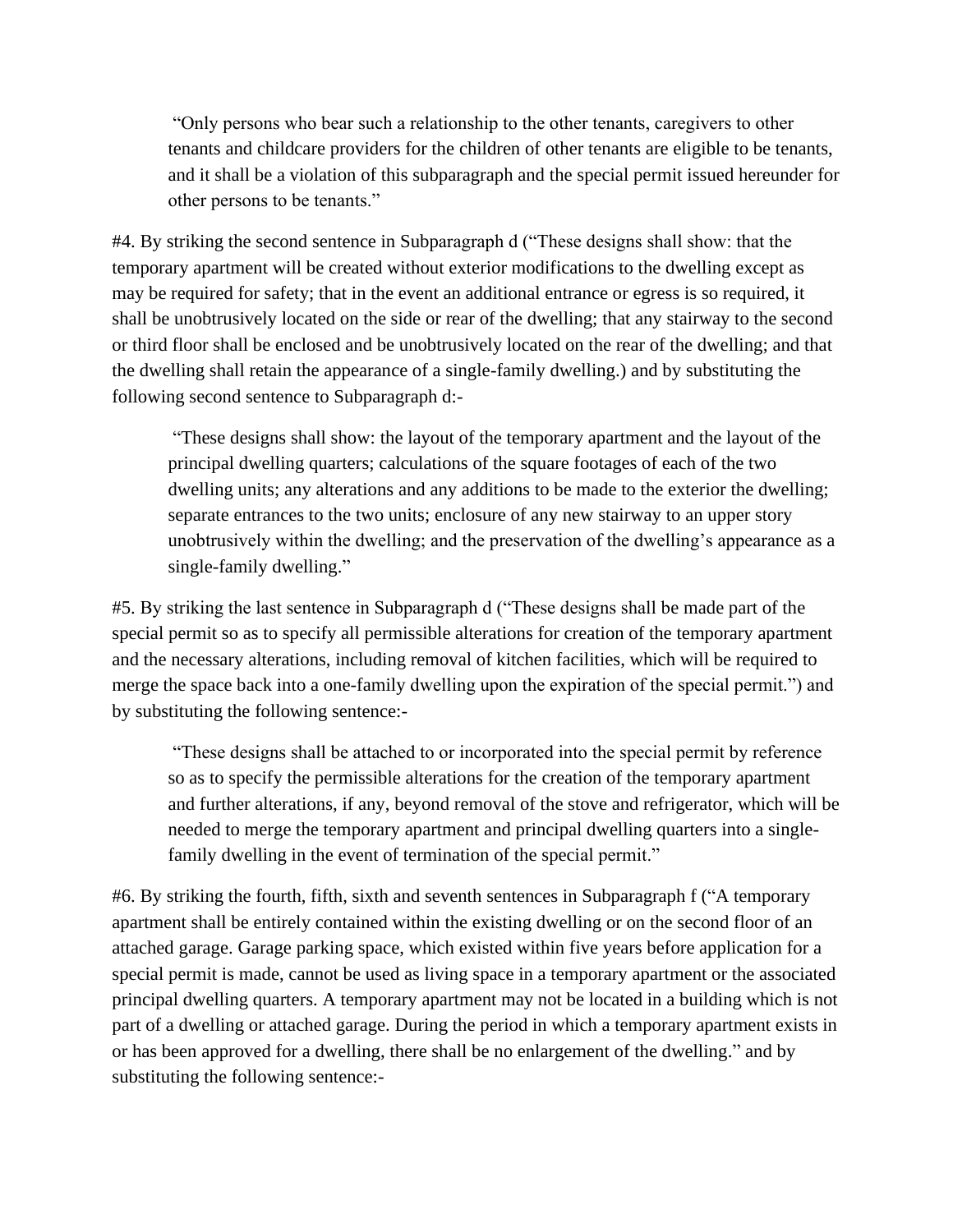"A temporary apartment shall be contained within the existing single-family dwelling, an addition to the dwelling and/or an attached garage and may not be located in another building."

#7. By striking clauses 1-6 in Subparagraph g. ("A special permit for a detached one-family dwelling with temporary apartment shall terminate by reason of any of any of the following events: 1. Sale of the premises. 2. Residence by a tenant not named in the special permit, except for newborn or newly adopted children or for a nurse, nurse's aide, homemaker, or other such person necessary to care for a tenant who is so named in the special permit. 3. Residence of a boarder or lodger in either the temporary apartment or in the principal dwelling quarters. 4. Failure of an owner or owners with at least a 50% ownership interest in the dwelling to have his/her/their primary residence in the dwelling. 5. Violation of any other term of the special permit which is not cured within two weeks of notice of the violation, mailed to the assessed owner by certified mail, return receipt requested. 6. The expiration of four (4) years from the date on which the special permit was granted, or the expiration of four (4) years from the date on which the special permit may have been extended.") and by substituting the following clauses 1 -6 in Subparagraph g.:

"g. A special permit for a detached one-family dwelling with temporary apartment shall terminate by reason of any of the following events:

- 1. Sale of the premises, provided, however, that the Building Commissioner shall approve a new 4-year term of the special permit for new owner(s)-occupant(s) with at least a 50% ownership interest who have made written request to the Building Commissioner in which the new owner(s)-occupant(s) ask for a new term of the special permit, acknowledge the requirements in the special permit and agree to comply with those requirements and the requirements in this Paragraph during the new term.
- 2. Failure of an owner or owners with at least a 50% ownership interest in the premises to have his, her or their primary residence (as determined for voting and state tax purposes) in either the principal dwelling quarters or the temporary apartment during the course of any calendar year, provided that temporary absences of up to six (6) months shall be permissible.
- 3. Residence by one or more ineligible tenants.
- 4. Residence by a boarder or lodger in either the temporary apartment or the principal dwelling quarters.
- 5. Violation of any other term of the special permit which is not cured within thirty (30) days of notice of the violation, mailed to the assessed owner by certified mail, return receipt requested.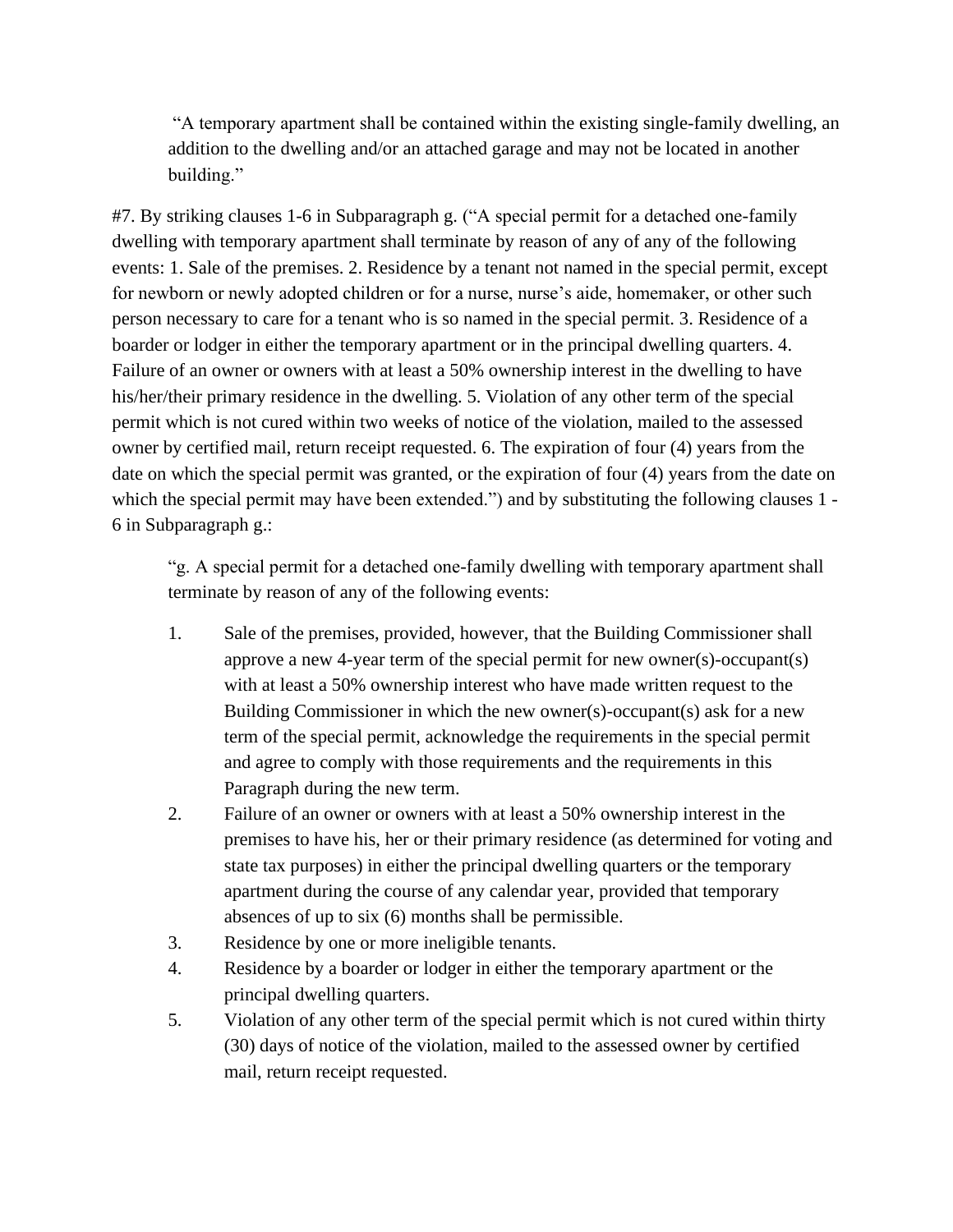6. The expiration of four (4) years from the date on which the special permit was granted, or the expiration of four (4) years from the date of a new term, provided that the Building Commissioner shall approve a new 4-year term upon written request in which the owner(s)-occupant(s) with at least a 50% ownership interest: request a new term of the special permit; certify that he/she/they are qualified owner(s)-occupant(s) and that their tenants are all eligible as provided herein; and agree to comply with the requirements of the special permit and this Paragraph during the new term. The Building Commissioner may approve a new term for a special permit which has expired (within 60 days after the date of expiration) if the Building Commissioner believes that there is reasonable cause to do so.

#8. By striking the clause ("and thereafter any extension of the special permit") and subsequent comma in Subparagraph k.

#9. By striking Subparagraph l ("For the purposes of this paragraph a temporary apartment is defined as a separate living area within a detached one-family dwelling fitted to be occupied by tenants independent of the occupants of the principle dwelling quarters as regards preparation of food.")

# 10. By adding the text of the existing Paragraph as it would be amended after inclusion of the foregoing amendments with the introductory sentence:- "As so amended, Section III, Subsection A, Paragraph 9 would read:-"

Milton Zoning Bylaw Appendix: Special Permit 1 (Section III, Subsection A, Paragraph 9) SPECIAL PERMIT 1: Detached One-family Dwelling with Temporary Apartment Section III, Subsection A, Paragraph 9

The Board of Appeals shall not issue a special permit for a detached one—family dwelling with a temporary apartment except upon the following conditions which shall be in writing and part of the special permit:

a. A temporary apartment is a self-contained housing unit, inclusive of sleeping, cooking and sanitary facilities, which is established pursuant to a special permit on the same lot as a detached single-family dwelling and which is contained within that dwelling, existing or enlarged, or attached garage. Any single-family dwelling proposed for the addition of a temporary apartment shall meet the requirements for a single-family dwelling in the zoning district or shall be a legal, non-conforming single-family dwelling with non-conformity (ies) which shall not be exacerbated by the addition of a temporary apartment. The applicant(s) for the special permit must be the owner(s) of the one family dwelling in which the temporary apartment is proposed. During the effective dates of a special permit hereunder, an owner or owners with at least a 50% ownership interest in the dwelling, shall have his/her/their primary residence either in the temporary apartment or in the principal dwelling quarters. The application shall specify whether the owner(s)—occupant(s) will dwell in the temporary apartment or in the principal dwelling quarters. For the purposes of this paragraph, "principal dwelling quarters" shall mean the portion of a one— family dwelling not included in a temporary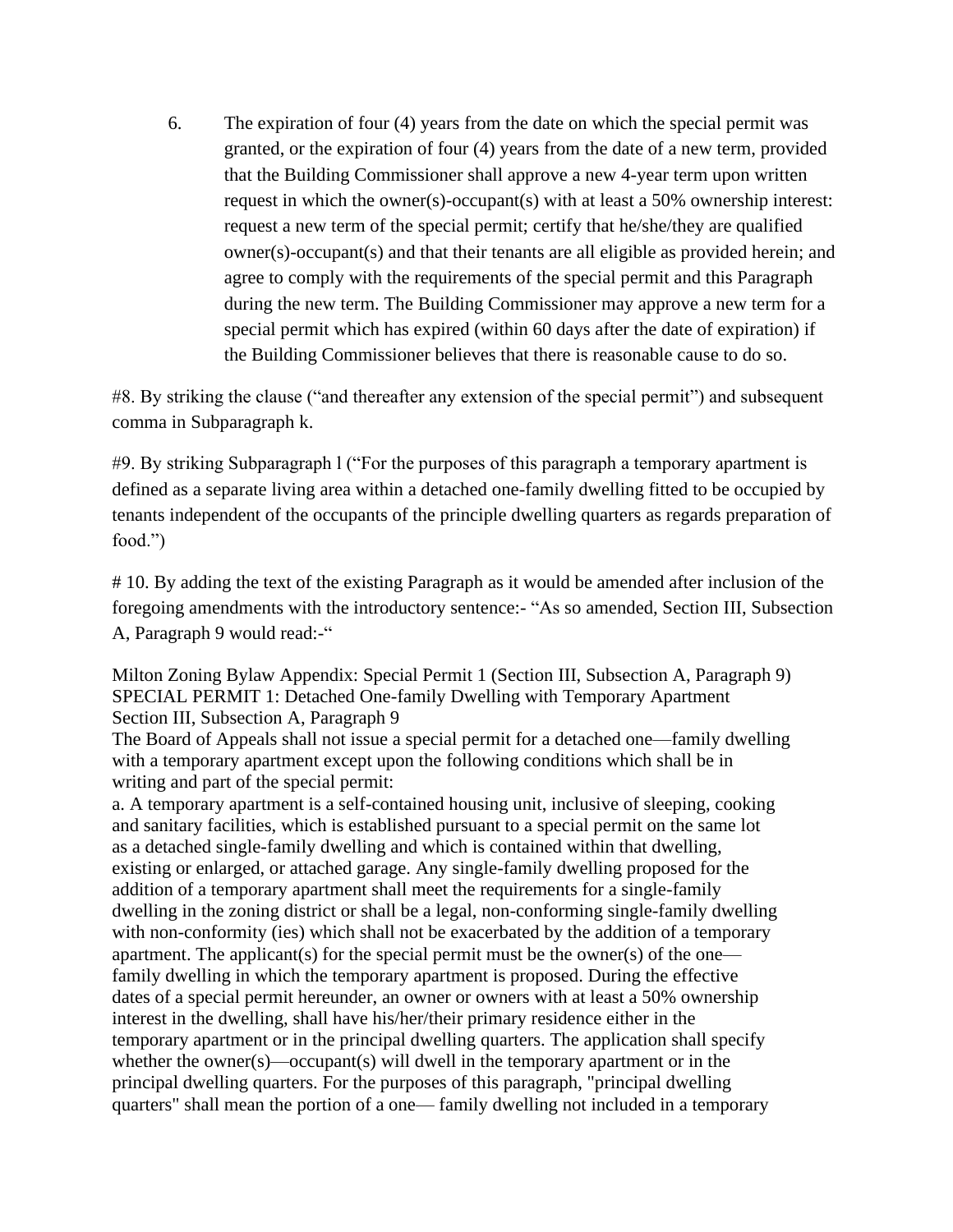apartment.

b. At least one of the tenants living in the premises during the term of the special permit must bear one of the following relationships to at least one of the owner(s) occupant(s) or to a spouse, a former spouse, or a deceased spouse of an owner occupant: mother, father, stepmother, stepfather, child, stepchild, grandparent, grandchild, aunt, uncle, niece, nephew or shall be a caregiver or child-care provider to an owner-occupant. A "caregiver" is defined for purposes of this Paragraph as an adult who regularly looks after an elderly, chronically ill or disabled person who needs assistance with activities of daily living; a "child-care provider" is defined for purposes of this Paragraph as an adult who provides child care services as his or her principal occupation

c. Each of the tenants shall bear at least one of the following relationships to each of the other tenants: spouse, child, parent, stepchild, stepparent, brother, sister, stepbrother, or stepsister. Only persons who bear such a relationship to the other tenants, caregivers to other tenants and childcare providers for the children of other tenants are eligible to be tenants, and it shall be a violation of this subparagraph and the special permit issued hereunder for other persons to be tenants.

d. In the application for a special permit, the applicant(s) shall submit a design in adequate detail showing the layout of the temporary apartment and specifying all changes required to be made to the existing dwelling for such apartment; the applicant(s) shall submit a further design in adequate detail showing the incorporation of the temporary apartment into the principal dwelling quarters upon expiration of the special permit. These designs shall show: the layout of the temporary apartment and the layout of the principal dwelling quarters; calculations of the square footage of each of the two dwelling units; any alterations and any additions to be made to the exterior of the dwelling; separate entrances to the two units; enclosure of any new stairway to an upper story unobtrusively within the dwelling; and the preservation of the dwelling's appearance as a single-family dwelling. The designs shall also show that the temporary apartment can be readily and inexpensively incorporated into the principal dwelling quarters upon expiration of the special permit. These designs shall be attached to or incorporated into the special permit by reference so as to specify the permissible alterations for the creation of the temporary apartment and further alterations, if any, beyond removal of the stove and refrigerator, which will be needed to merge the temporary apartment and principal dwelling quarters into a single family dwelling in the event of termination of the special permit.

e. The lot on which a detached one—family dwelling with temporary apartment is located shall be of adequate size and configuration to permit the increased use without adverse impact on neighboring properties. The application for the special permit shall specify the location and amount of parking necessary to meet the needs of the occupants of the principal dwelling quarters and the occupants of the temporary apartment. Additional parking which may be required on account of the increased use shall be partially screened from neighboring properties by such planting as may be deemed adequate by the Board of Appeals. In no event shall creation of a temporary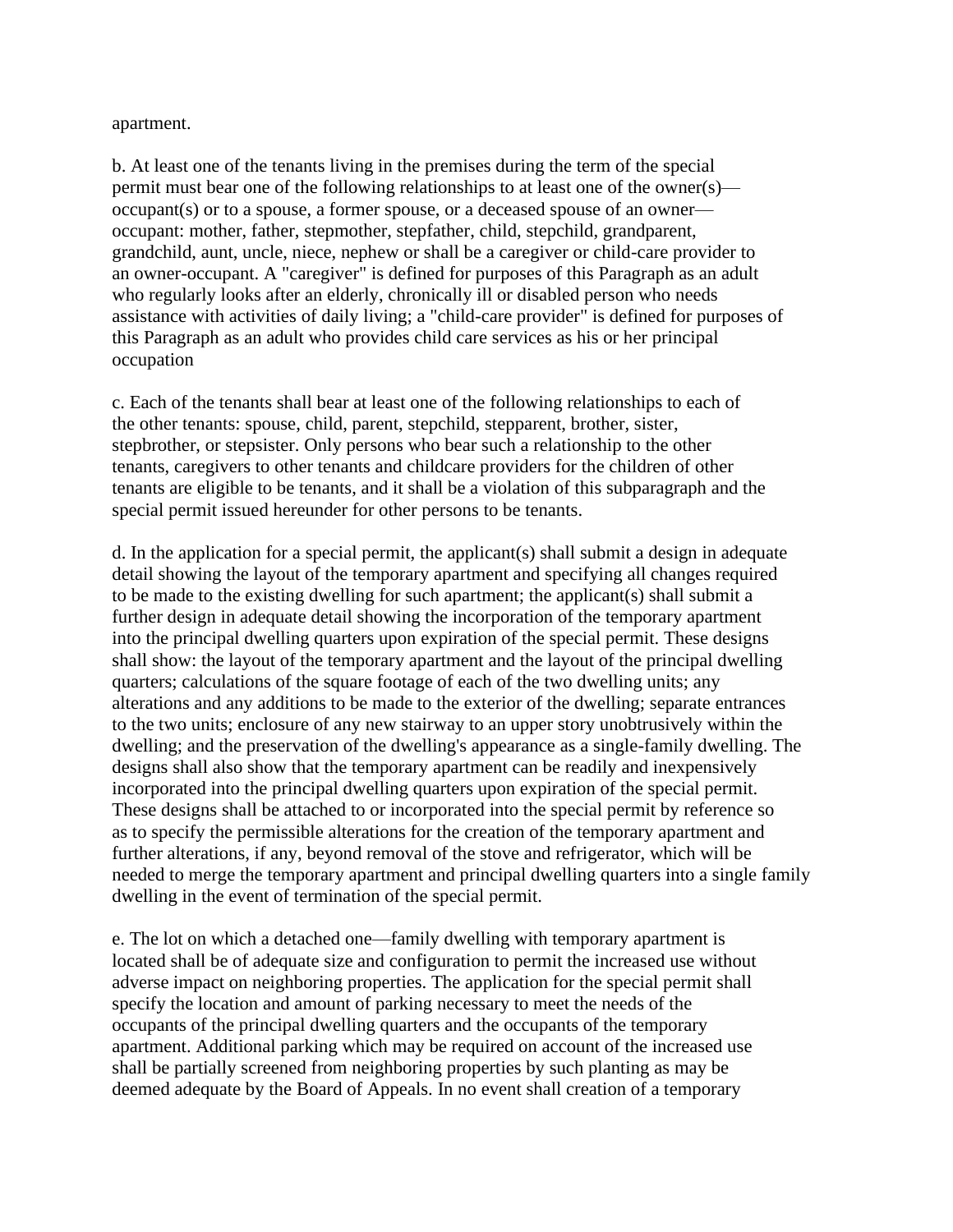apartment reasonably require that more than five vehicles be garaged or maintained accessory to a one—family dwelling with a temporary apartment, and no more than five vehicles shall be garaged or maintained accessory to such dwelling at any time during existence of the apartment.

f. The one—family dwelling in which a temporary apartment is located shall be of adequate size for the uses of both the temporary apartment and the principal dwelling quarters. The temporary apartment shall not contain in excess of eight hundred (800) square feet of floor area or one—third of the floor area of the dwelling, whichever is less. There shall be no more than two (2) bedrooms in a temporary apartment. ' A temporary apartment shall be contained within the existing single-family dwelling, an addition to the dwelling and/or an attached garage and may not be located in another building. During the period a temporary apartment exists, there shall be no boarders or lodgers in the principal dwelling quarters or in the temporary apartment.

g. A special permit for a detached one—family dwelling with temporary apartment shall terminate by reason of any of the following events:

1. Sale of the premises, provided, however, that the Building Commissioner shall approve a new 4-year term of the special permit for new owner(s)-occupant(s) with at least a 50% ownership interest who have made written request to the Building Commissioner in which the new owner(s)-occupant(s) ask for a new term of the special permit, acknowledge the requirements in the special permit and agree to comply with those requirements and the requirements in this Paragraph during the new term.

2. Failure of an owner or owners with at least a 50% ownership interest in the premises to have his, her or their primary residence (as determined for voting or state tax purposes) in either the principal dwelling quarters or the temporary apartment during the course of any calendar year, provided that temporary absences of up to six (6) months shall be permissible.

3. Residence by one or more ineligible tenants.

4. Residence by a boarder or lodger in either the temporary apartment or the principal dwelling quarters.

5. Violation of any other term of the special permit which is not cured within thirty (30) days of notice of violation, mailed to the assessed owner by certified mail, return receipt requested.

6. The expiration of four (4) years from the date on which the special permit was granted, or the expiration of four (4) years from the date of a new term, provided that the Building Commissioner shall approve a new 4-year term upon written request in which the owner(s)-occupant(s) with at least a 50% ownership interest: request a new term of the special permit; certify that he/she/they are qualified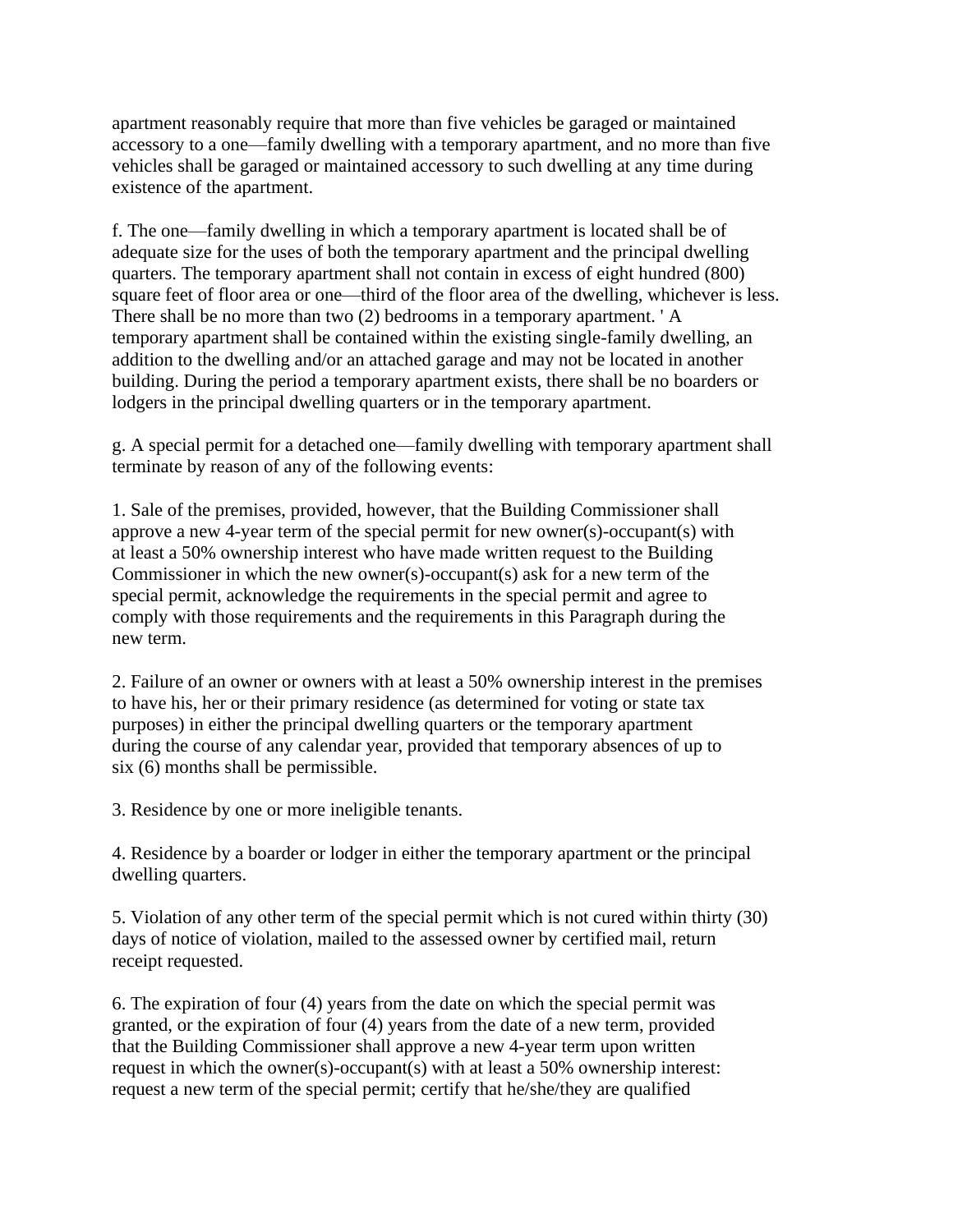owner(s)-occupant(s) and that their tenants are all eligible as provided herein; and agree to comply with the requirements of the special permit and this Paragraph during the new term. The Building Commissioner may approve a new term for a special permit which has expired (within 60 days after the date of expiration) if the Building Commissioner believes that there is reasonable cause to do so. If the Building Commissioner has cause to believe that one of the foregoing events, numbered 2-5, has occurred, he shall schedule a hearing by the Board of Appeals for a determination whether such an event has occurred and shall give notice of the time, place, and reason for the hearing to the assessed owner(s) of the property by certified mail, return receipt requested, mailed at least two weeks before the hearing. At the hearing, the Building Commissioner or a designee shall specify the basis of his belief that one of the events has occurred, including information provided by third persons, who also may speak at the hearing. The holder of the special permit shall then have the burden of convincing the Board of Appeals that no event terminating the special permit has occurred. Unless the Board of Appeals is convinced that no such event has occurred, it shall formally revoke the special permit which shall thereupon terminate.

h. Following sale of the premises, expiration of the term of the special permit or revocation of the special permit by the Board of Appeals, there shall be no further use or occupancy of the temporary apartment separately from the principal dwelling quarters. The temporary apartment shall be incorporated with the principal dwelling quarters within sixty (60) days from the date of sale, from the date of revocation of the special permit, or from the date of expiration of the special permit, whichever occurs first. Extension of a special permit may be denied solely on the basis of prior lack of cooperation of an owner with the Building Commissioner's reasonable efforts to ascertain whether the conditions, limitations, and safeguards of the special permit were being met from time to time during the term of the special permit. Uncured violation of a condition of a special permit shall be continuing cause for its termination, whether or not notice of violation has been or might have been given at a prior time.

i. A temporary certificate of occupancy shall be issued by the Building Commissioner prior to any use of a temporary apartment pursuant to a special permit under this paragraph. Upon termination of the special permit, such temporary certificate of occupancy shall also terminate. Following termination of the special permit, after giving reasonable notice, the Building Commissioner shall inspect the premises to determine whether the temporary apartment has been incorporated into the principal dwelling quarters. Failure to so incorporate the temporary apartment into the principal dwelling quarters or to give the Building Inspector access to inspect such incorporation shall be cause for the Building Commissioner to terminate the certificate of occupancy for the dwelling.

j. For the purpose of this bylaw, each fortnight that an apartment is maintained in a one—family dwelling without compliance with this paragraph (or other provision making the use legal) shall be deemed a separate violation subject to the penalty specified in Section XI. Following termination of a special permit, failure to give the Building Commissioner access to inspect, upon reasonable notice, incorporation of the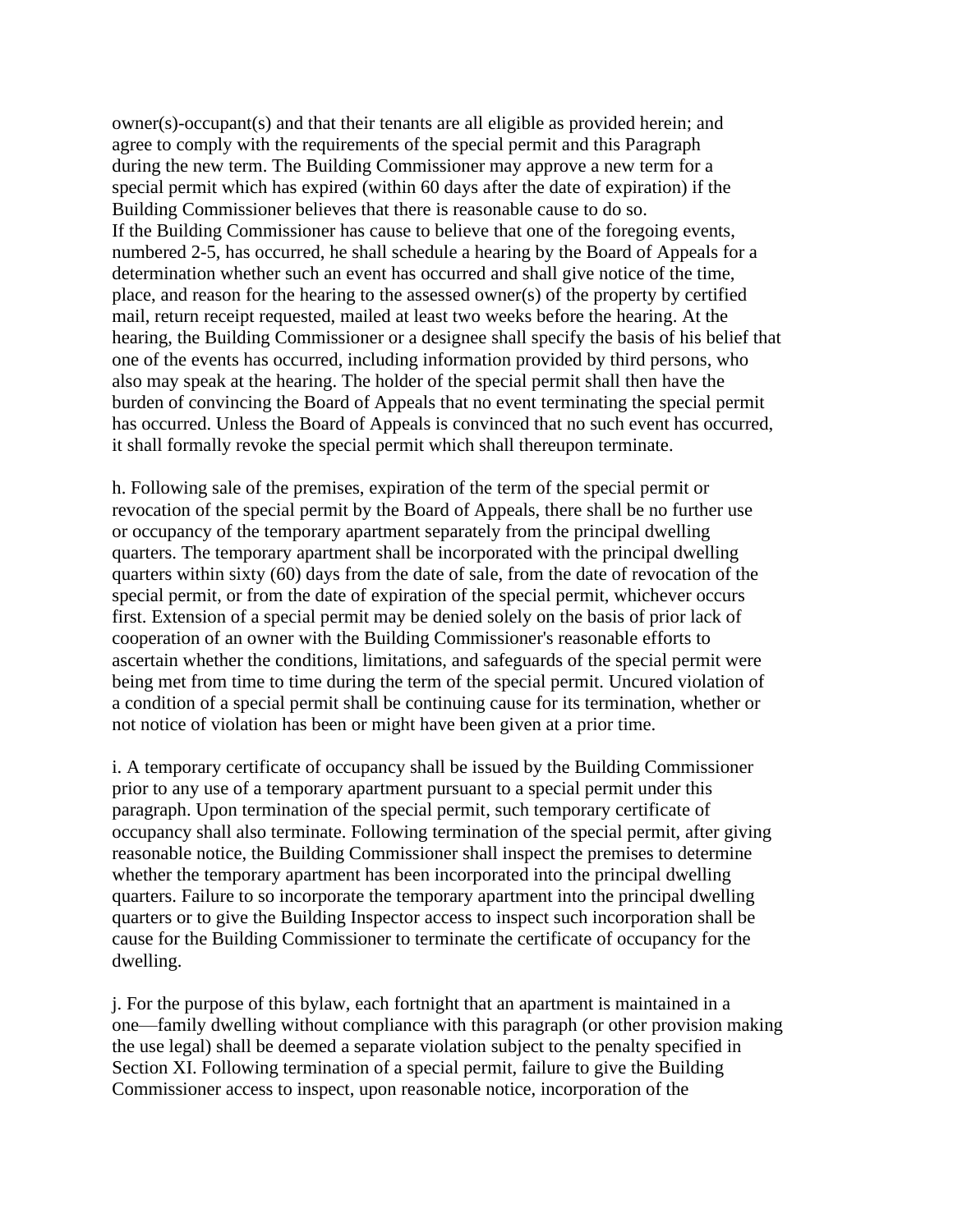temporary apartment into the principal dwelling quarters shall be a violation of this paragraph; for the purpose of this bylaw, each fortnight during which access is so denied shall be deemed a separate violation subject to the penalty specified in Section XI.

k. After issuance of a special permit under this paragraph, the Board of Appeals shall send copies of the special permit , and any termination of the special permit, to the Building Commissioner and to the Board of Assessors. Annually, the holder of a special permit under this paragraph shall advise the Building Commissioner that the temporary apartment is in conformity with the special permit.

Submitted by Citizens Petition. The following is a list of the first ten citizens who signed the petition:

| Sean P. Fahy         | 202 Old Farm Road   |
|----------------------|---------------------|
| Margaret T. Oldfield | 397 Hillside Street |
| Kevin G. Keating     | 28 Harland Street   |
| Teresa A. Kelly      | 132 Whittier Road   |
| Brian Michael Bunn   | 139 Adams Street    |
| Judith A. George     | 52 Ford Ranch Road  |
| Michael E. Kelly     | 132 Whittier Road   |
| Carol M. Stocker     | 291 Hillside Street |
| Robert C. Sweeney    | 156 Whittier Road   |
| Jennifer Ann Creedon | 139 Adams Street    |

**RECOMMENDED that the Town vote to amend Chapter 10 of the General Bylaws, known as the Zoning By-Law, by adding the following clause to Section III, Subsection B, Paragraph 1.f after the words "Accessory use shall not include dwellings":- "except as otherwise specifically provided in Section III, Subsection A, Paragraph 9" followed by the word "and";** 

**and**

**that the Town vote to amend Chapter 10 of the General Bylaws, known as the Zoning By-Law, by making the following changes to Section III, Subsection A, Paragraph 9 ("Detached One-family dwelling with Temporary Apartment"):**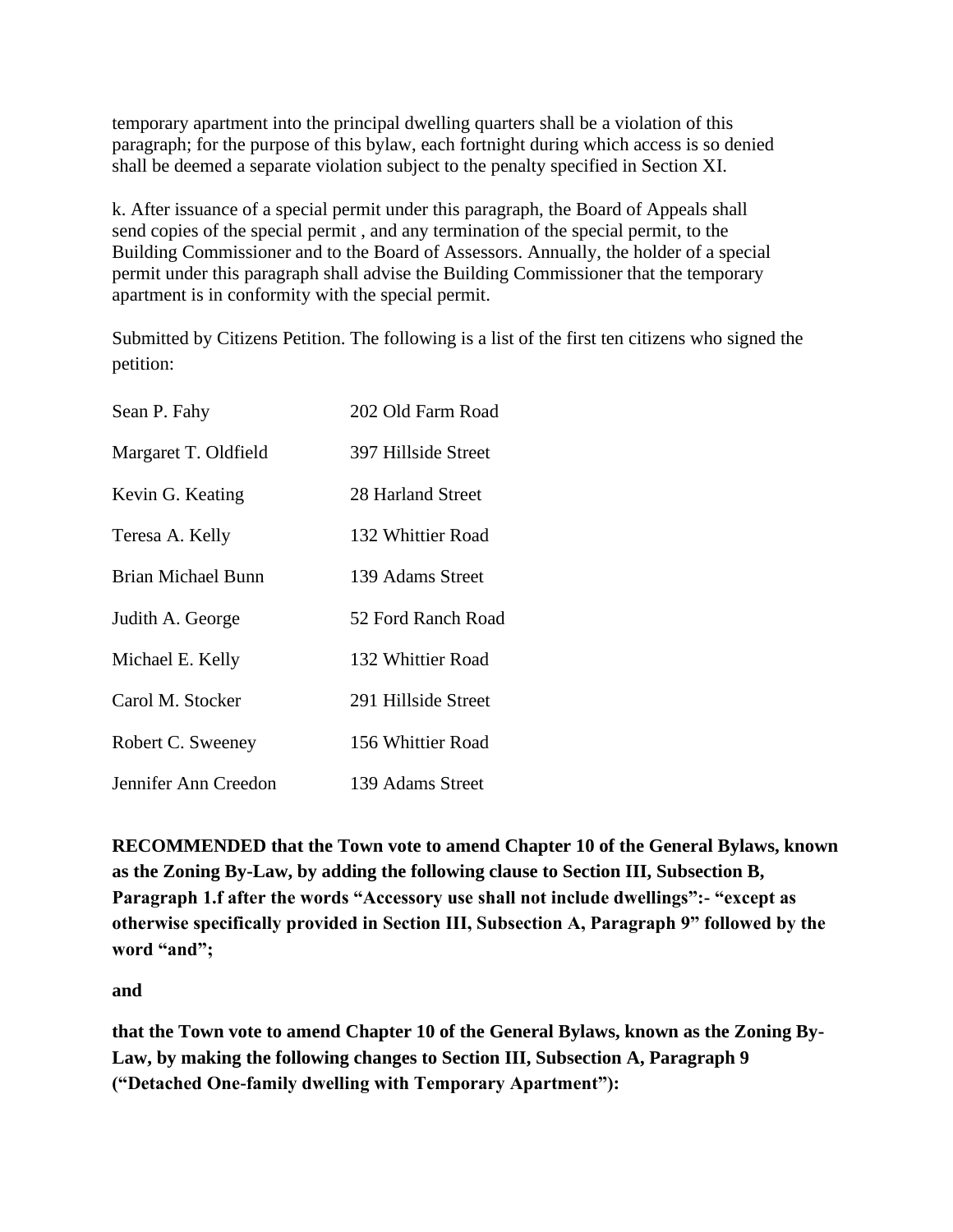## **#1. By adding the following two sentences at the beginning of Subparagraph a:**

**"A temporary apartment is a self-contained housing unit, inclusive of sleeping, cooking and sanitary facilities, which is established pursuant to a special permit on the same lot as a detached single-family dwelling and which is contained within that dwelling, existing or enlarged, or attached garage. Any single-family dwelling proposed for the addition of a temporary apartment shall meet the requirements for a single-family dwelling in the zoning district or shall be a legal, non-conforming single-family dwelling with non-conformity(ies) which shall not be exacerbated by the addition of a temporary apartment."**

**#2. By striking the first sentence in Subparagraph b ("If the owner(s)-occupant(s) will occupy the principal dwelling quarters, the application for a special permit and the special permit shall specify the names of all the tenants who will occupy the temporary apartment, or, if the owner(s)-occupant(s) will occupy the temporary apartment, the application and the special permit shall specify the names of all the tenants who will occupy the principal dwelling quarters.") and by removing the period and adding the following clause and sentence after the word "nephew":-**

**"or shall be a caregiver or child-care provider to an owner-occupant. A "caregiver" is defined for purposes of this Paragraph as an adult who regularly looks after an elderly, chronically ill or disabled person who needs assistance with activities of daily living; a "child-care provider" is defined for purposes of this Paragraph as an adult who provides child care services as his or her principal occupation."**

**#3. By striking the words ("specified in the application for a special permit and in the special permit") in the first sentence of Subparagraph c and by striking the second sentence of Subparagraph c ( "Only the tenants specified in the special permit may reside in the premises, except for newborn or newly adopted children and for a nurse, nurse's aide, homemaker, or other such person necessary to care for a tenant who is so specified.") and by substituting the following second sentence in Subparagraph c:-**

**"Only persons who bear such a relationship to the other tenants, caregivers to other tenants and childcare providers for the children of other tenants are eligible to be tenants, and it shall be a violation of this subparagraph and the special permit issued hereunder for other persons to be tenants."**

**#4. By striking the second sentence in Subparagraph d ("These designs shall show: that the temporary apartment will be created without exterior modifications to the dwelling except as may be required for safety; that in the event an additional entrance or egress is so required, it shall be unobtrusively located on the side or rear of the dwelling; that any**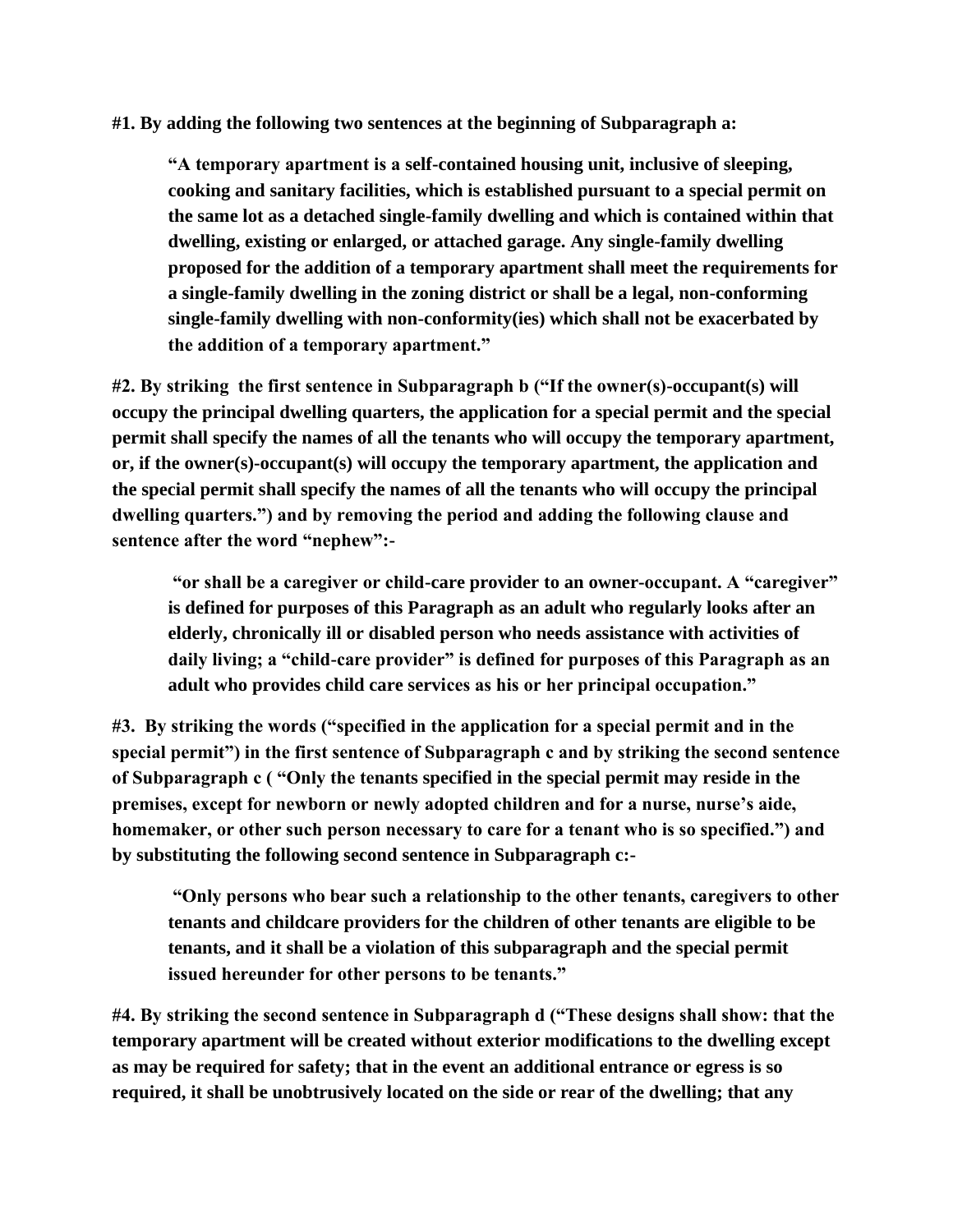**stairway to the second or third floor shall be enclosed and be unobtrusively located on the rear of the dwelling; and that the dwelling shall retain the appearance of a single-family dwelling.) and by substituting the following second sentence to Subparagraph d:-**

**"These designs shall show: the layout of the temporary apartment and the layout of the principal dwelling quarters; calculations of the square footages of each of the two dwelling units; any alterations and any additions to be made to the exterior the dwelling; separate entrances to the two units; enclosure of any new stairway to an upper story unobtrusively within the dwelling; and the preservation of the dwelling's appearance as a single-family dwelling."** 

**#5. By striking the last sentence in Subparagraph d ("These designs shall be made part of the special permit so as to specify all permissible alterations for creation of the temporary apartment and the necessary alterations, including removal of kitchen facilities, which will be required to merge the space back into a one-family dwelling upon the expiration of the special permit.") and by substituting the following sentence:-**

**"These designs shall be attached to or incorporated into the special permit by reference so as to specify the permissible alterations for the creation of the temporary apartment and further alterations, if any, beyond removal of the stove and refrigerator, which will be needed to merge the temporary apartment and principal dwelling quarters into a single-family dwelling in the event of termination of the special permit."**

**#6. By striking the fourth, fifth, sixth and seventh sentences in Subparagraph f ("A temporary apartment shall be entirely contained within the existing dwelling or on the second floor of an attached garage. Garage parking space, which existed within five years before application for a special permit is made, cannot be used as living space in a temporary apartment or the associated principal dwelling quarters. A temporary apartment may not be located in a building which is not part of a dwelling or attached garage. During the period in which a temporary apartment exists in or has been approved for a dwelling, there shall be no enlargement of the dwelling." and by substituting the following sentence:-**

**"A temporary apartment shall be contained within the existing single-family dwelling, an addition to the dwelling and/or an attached garage and may not be located in another building."**

**#7. By striking clauses 1-6 in Subparagraph g. ("A special permit for a detached one-family dwelling with temporary apartment shall terminate by reason of any of any of the following events: 1. Sale of the premises. 2. Residence by a tenant not named in the special permit,**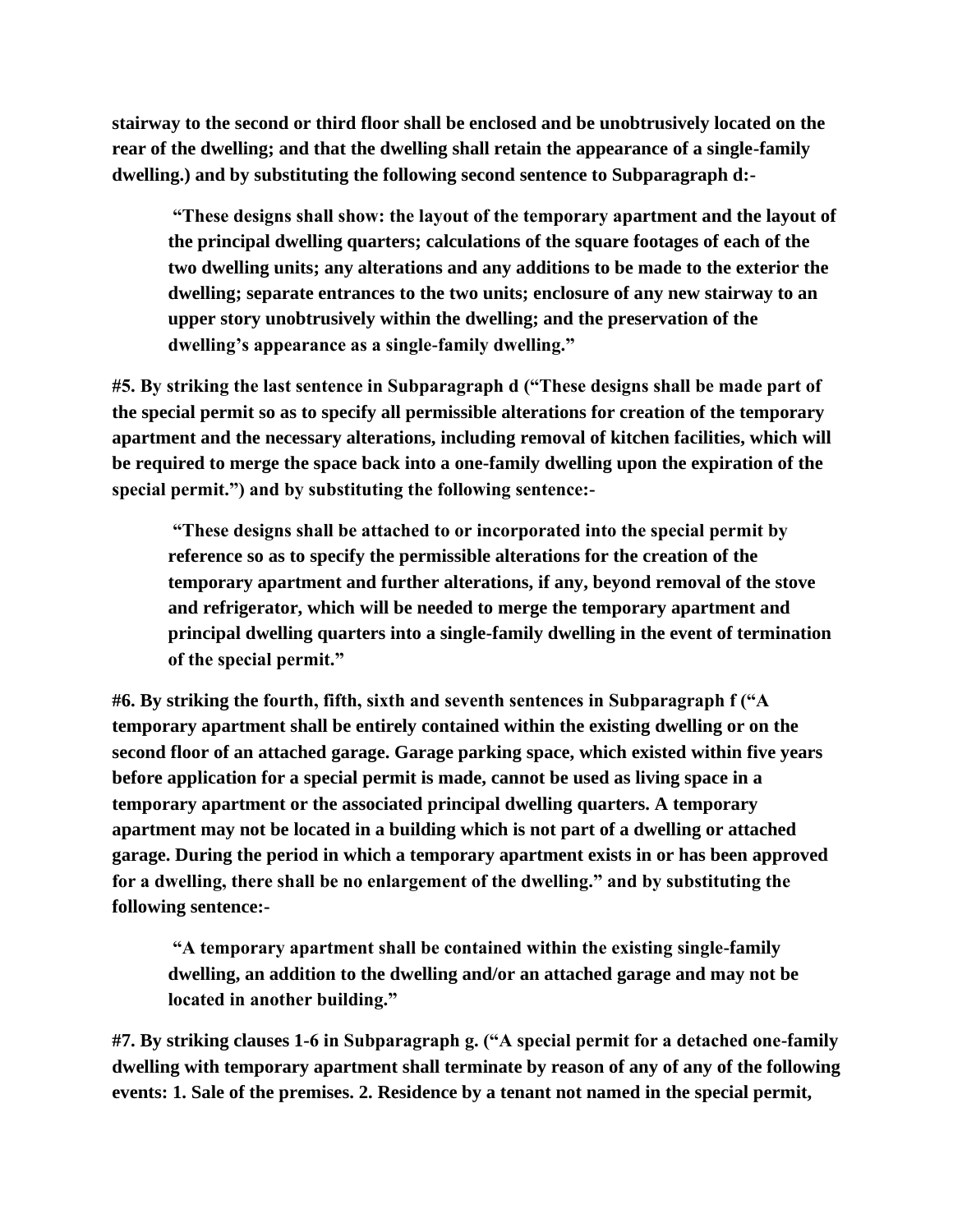**except for newborn or newly adopted children or for a nurse, nurse's aide, homemaker, or other such person necessary to care for a tenant who is so named in the special permit. 3. Residence of a boarder or lodger in either the temporary apartment or in the principal dwelling quarters. 4. Failure of an owner or owners with at least a 50% ownership interest in the dwelling to have his/her/their primary residence in the dwelling. 5. Violation of any other term of the special permit which is not cured within two weeks of notice of the violation, mailed to the assessed owner by certified mail, return receipt requested. 6. The expiration of four (4) years from the date on which the special permit was granted, or the expiration of four (4) years from the date on which the special permit may have been extended.") and by substituting the following clauses 1 - 6 in Subparagraph g.:**

**"g. A special permit for a detached one-family dwelling with temporary apartment shall terminate by reason of any of the following events:**

- **1. Sale of the premises, provided, however, that the Building Commissioner shall approve a new 4-year term of the special permit for new owner(s) occupant(s) with at least a 50% ownership interest who have made written request to the Building Commissioner in which the new owner(s)-occupant(s) ask for a new term of the special permit, acknowledge the requirements in the special permit and agree to comply with those requirements and the requirements in this Paragraph during the new term.**
- **2. Failure of an owner or owners with at least a 50% ownership interest in the premises to have his, her or their primary residence (as determined for voting and state tax purposes) in either the principal dwelling quarters or the temporary apartment during the course of any calendar year, provided that temporary absences of up to six (6) months shall be permissible.**
- **3. Residence by one or more ineligible tenants.**
- **4. Residence by a boarder or lodger in either the temporary apartment or the principal dwelling quarters.**
- **5. Violation of any other term of the special permit which is not cured within thirty (30) days of notice of the violation, mailed to the assessed owner by certified mail, return receipt requested.**
- **6. The expiration of four (4) years from the date on which the special permit was granted, or the expiration of four (4) years from the date of a new term, provided that the Building Commissioner shall approve a new 4-year term upon written request in which the owner(s)-occupant(s) with at least a 50% ownership interest: request a new term of the special permit; certify that he/she/they are qualified owner(s)-occupant(s) and that their tenants are all eligible as provided herein; and agree to comply with the requirements of the special permit and this Paragraph during the new term. The Building**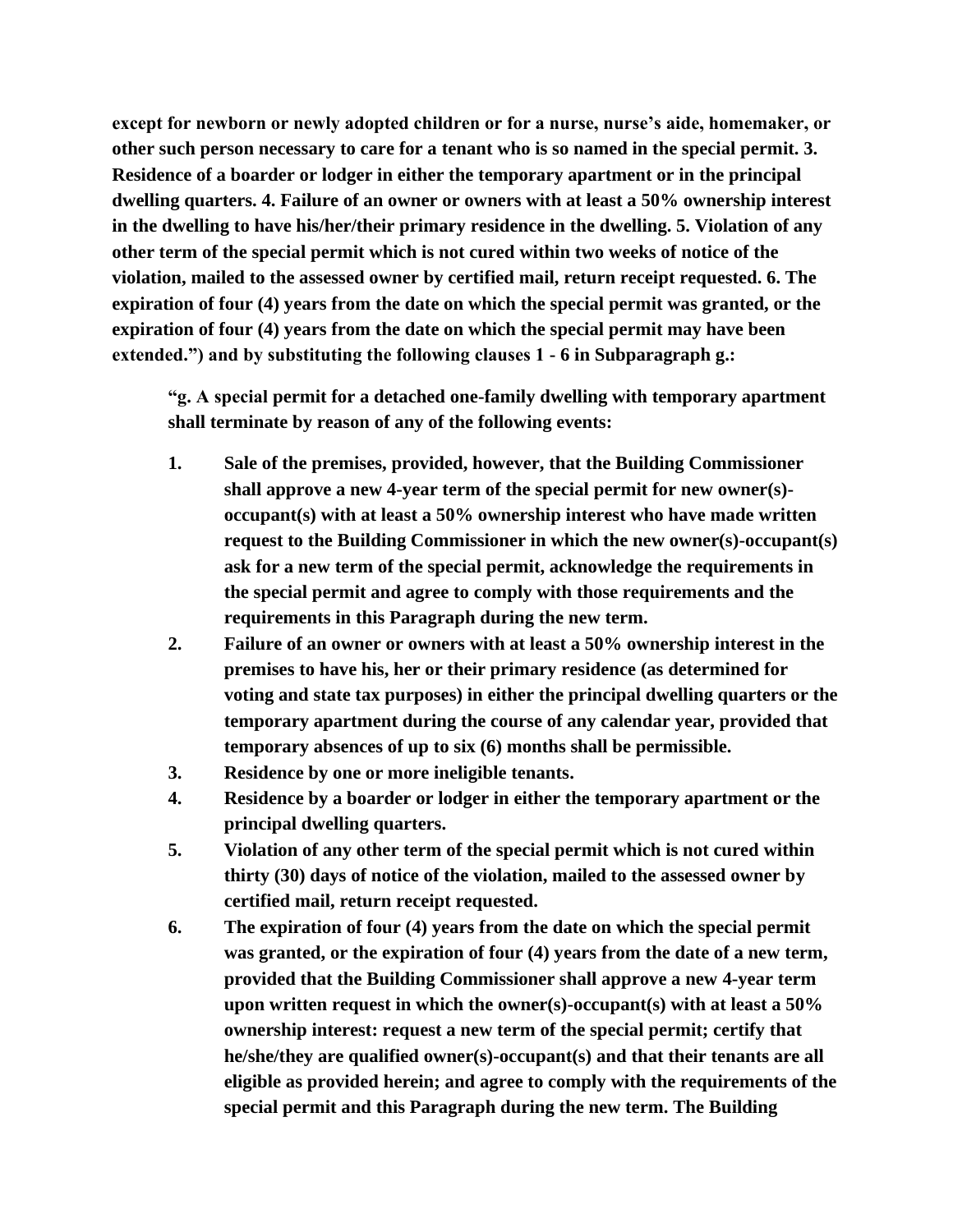**Commissioner may approve a new term for a special permit which has expired (within 60 days after the date of expiration) if the Building Commissioner believes that there is reasonable cause to do so.**

**#8. By striking the clause ("and thereafter any extension of the special permit") and subsequent comma in Subparagraph k.**

**#9. By striking Subparagraph l ("For the purposes of this paragraph a temporary apartment is defined as a separate living area within a detached one-family dwelling fitted to be occupied by tenants independent of the occupants of the principle dwelling quarters as regards preparation of food.")** 

**# 10. By adding the text of the existing Paragraph as it would be amended after inclusion of the foregoing amendments with the introductory sentence:- "As so amended, Section III, Subsection A, Paragraph 9 would read:-"**

**Milton Zoning Bylaw Appendix: Special Permit 1 (Section III, Subsection A, Paragraph 9) SPECIAL PERMIT 1: Detached One-family Dwelling with Temporary Apartment Section III, Subsection A, Paragraph 9**

**The Board of Appeals shall not issue a special permit for a detached one—family dwelling with a temporary apartment except upon the following conditions which shall be in writing and part of the special permit:**

**a. A temporary apartment is a self-contained housing unit, inclusive of sleeping, cooking and sanitary facilities, which is established pursuant to a special permit on the same lot as a detached single-family dwelling and which is contained within that dwelling, existing or enlarged, or attached garage. Any single-family dwelling proposed for the addition of a temporary apartment shall meet the requirements for a single-family dwelling in the zoning district or shall be a legal, non-conforming single-family dwelling with non-conformity (ies) which shall not be exacerbated by the addition of a temporary apartment. The applicant(s) for the special permit must be the owner(s) of the one family dwelling in which the temporary apartment is proposed. During the effective dates of a special permit hereunder, an owner or owners with at least a 50% ownership interest in the dwelling, shall have his/her/their primary residence either in the temporary apartment or in the principal dwelling quarters. The application shall specify whether the owner(s)—occupant(s) will dwell in the temporary apartment or in the principal dwelling quarters. For the purposes of this paragraph, "principal dwelling quarters" shall mean the portion of a one— family dwelling not included in a temporary apartment.**

**b. At least one of the tenants living in the premises during the term of the special permit must bear one of the following relationships to at least one of the owner(s) occupant(s) or to a spouse, a former spouse, or a deceased spouse of an owner occupant: mother, father, stepmother, stepfather, child, stepchild, grandparent, grandchild, aunt, uncle, niece, nephew or shall be a caregiver or child-care provider to**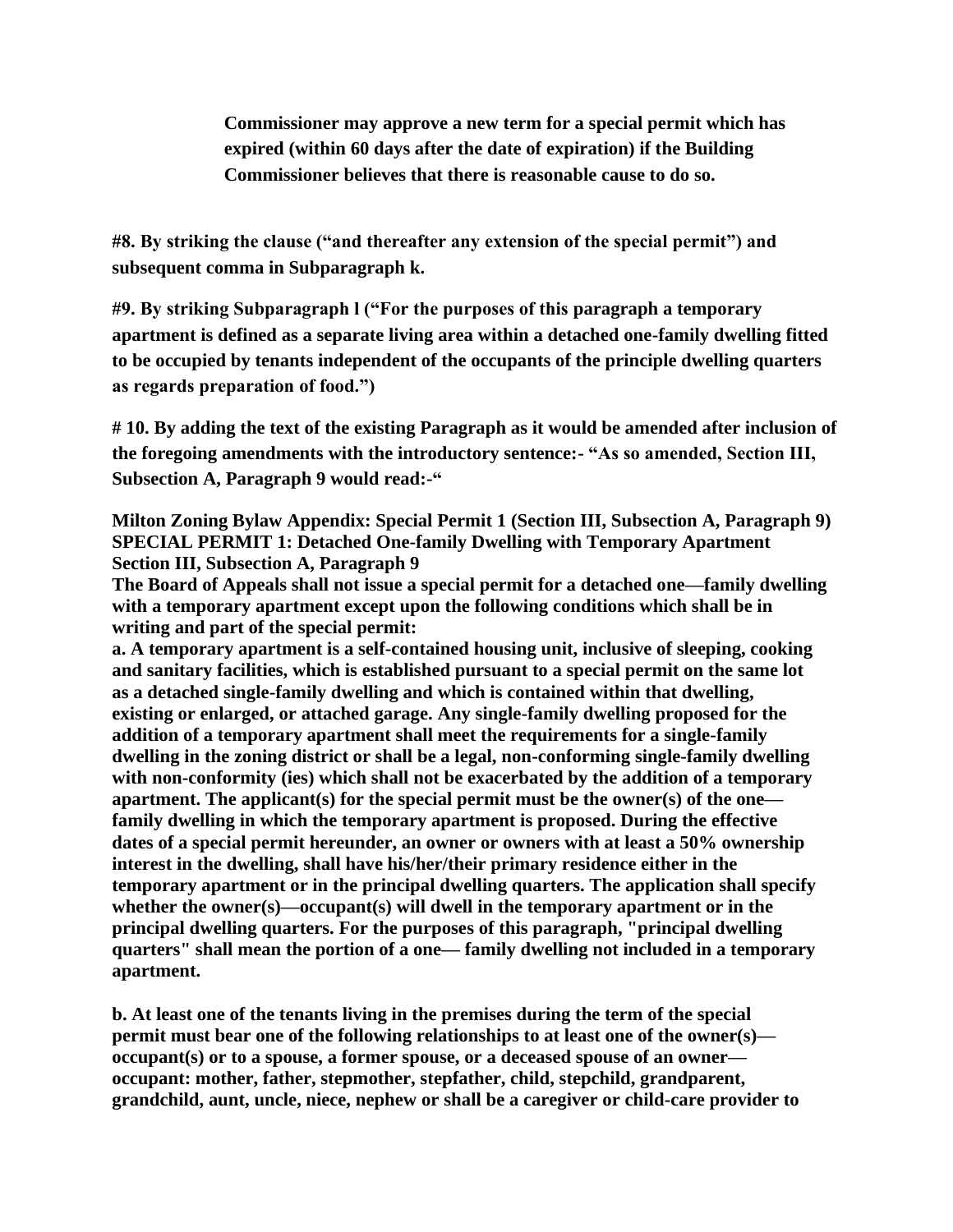**an owner-occupant. A "caregiver" is defined for purposes of this Paragraph as an adult who regularly looks after an elderly, chronically ill or disabled person who needs assistance with activities of daily living; a "child-care provider" is defined for purposes of this Paragraph as an adult who provides child care services as his or her principal occupation**

**c. Each of the tenants shall bear at least one of the following relationships to each of the other tenants: spouse, child, parent, stepchild, stepparent, brother, sister, stepbrother, or stepsister. Only persons who bear such a relationship to the other tenants, caregivers to other tenants and childcare providers for the children of other tenants are eligible to be tenants, and it shall be a violation of this subparagraph and the special permit issued hereunder for other persons to be tenants.**

**d. In the application for a special permit, the applicant(s) shall submit a design in adequate detail showing the layout of the temporary apartment and specifying all changes required to be made to the existing dwelling for such apartment; the applicant(s) shall submit a further design in adequate detail showing the incorporation of the temporary apartment into the principal dwelling quarters upon expiration of the special permit. These designs shall show: the layout of the temporary apartment and the layout of the principal dwelling quarters; calculations of the square footage of each of the two dwelling units; any alterations and any additions to be made to the exterior of the dwelling; separate entrances to the two units; enclosure of any new stairway to an upper story unobtrusively within the dwelling; and the preservation of the dwelling's appearance as a single-family dwelling. The designs shall also show that the temporary apartment can be readily and inexpensively incorporated into the principal dwelling quarters upon expiration of the special permit. These designs shall be attached to or incorporated into the special permit by reference so as to specify the permissible alterations for the creation of the temporary apartment and further alterations, if any, beyond removal of the stove and refrigerator, which will be needed to merge the temporary apartment and principal dwelling quarters into a single family dwelling in the event of termination of the special permit.**

**e. The lot on which a detached one—family dwelling with temporary apartment is located shall be of adequate size and configuration to permit the increased use without adverse impact on neighboring properties. The application for the special permit shall specify the location and amount of parking necessary to meet the needs of the occupants of the principal dwelling quarters and the occupants of the temporary apartment. Additional parking which may be required on account of the increased use shall be partially screened from neighboring properties by such planting as may be deemed adequate by the Board of Appeals. In no event shall creation of a temporary apartment reasonably require that more than five vehicles be garaged or maintained accessory to a one—family dwelling with a temporary apartment, and no more than five vehicles shall be garaged or maintained accessory to such dwelling at any time during existence of the apartment.**

**f. The one—family dwelling in which a temporary apartment is located shall be of adequate size for the uses of both the temporary apartment and the principal dwelling**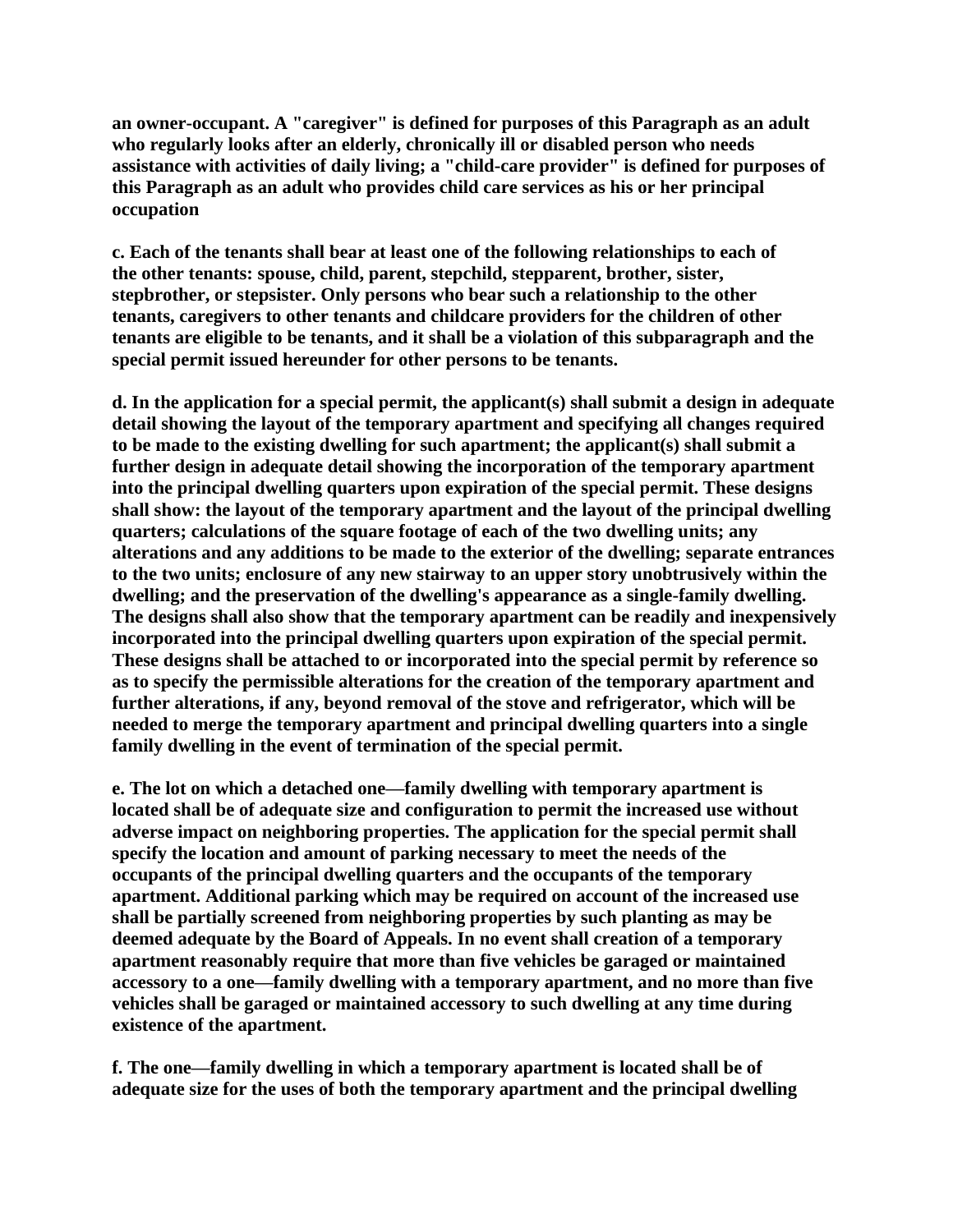**quarters. The temporary apartment shall not contain in excess of eight hundred (800) square feet of floor area or one—third of the floor area of the dwelling, whichever is less. There shall be no more than two (2) bedrooms in a temporary apartment. ' A temporary apartment shall be contained within the existing single-family dwelling, an addition to the dwelling and/or an attached garage and may not be located in another building. During the period a temporary apartment exists, there shall be no boarders or lodgers in the principal dwelling quarters or in the temporary apartment.**

**g. A special permit for a detached one—family dwelling with temporary apartment shall terminate by reason of any of the following events:**

**1. Sale of the premises, provided, however, that the Building Commissioner shall approve a new 4-year term of the special permit for new owner(s)-occupant(s) with at least a 50% ownership interest who have made written request to the Building Commissioner in which the new owner(s)-occupant(s) ask for a new term of the special permit, acknowledge the requirements in the special permit and agree to comply with those requirements and the requirements in this Paragraph during the new term.**

**2. Failure of an owner or owners with at least a 50% ownership interest in the premises to have his, her or their primary residence (as determined for voting or state tax purposes) in either the principal dwelling quarters or the temporary apartment during the course of any calendar year, provided that temporary absences of up to six (6) months shall be permissible.**

**3. Residence by one or more ineligible tenants.**

**4. Residence by a boarder or lodger in either the temporary apartment or the principal dwelling quarters.**

**5. Violation of any other term of the special permit which is not cured within thirty (30) days of notice of violation, mailed to the assessed owner by certified mail, return receipt requested.**

**6. The expiration of four (4) years from the date on which the special permit was granted, or the expiration of four (4) years from the date of a new term, provided that the Building Commissioner shall approve a new 4-year term upon written request in which the owner(s)-occupant(s) with at least a 50% ownership interest: request a new term of the special permit; certify that he/she/they are qualified owner(s)-occupant(s) and that their tenants are all eligible as provided herein; and agree to comply with the requirements of the special permit and this Paragraph during the new term. The Building Commissioner may approve a new term for a special permit which has expired (within 60 days after the date of expiration) if the Building Commissioner believes that there is reasonable cause to do so. If the Building Commissioner has cause to believe that one of the foregoing events, numbered 2-5, has occurred, he shall schedule a hearing by the Board of Appeals for a**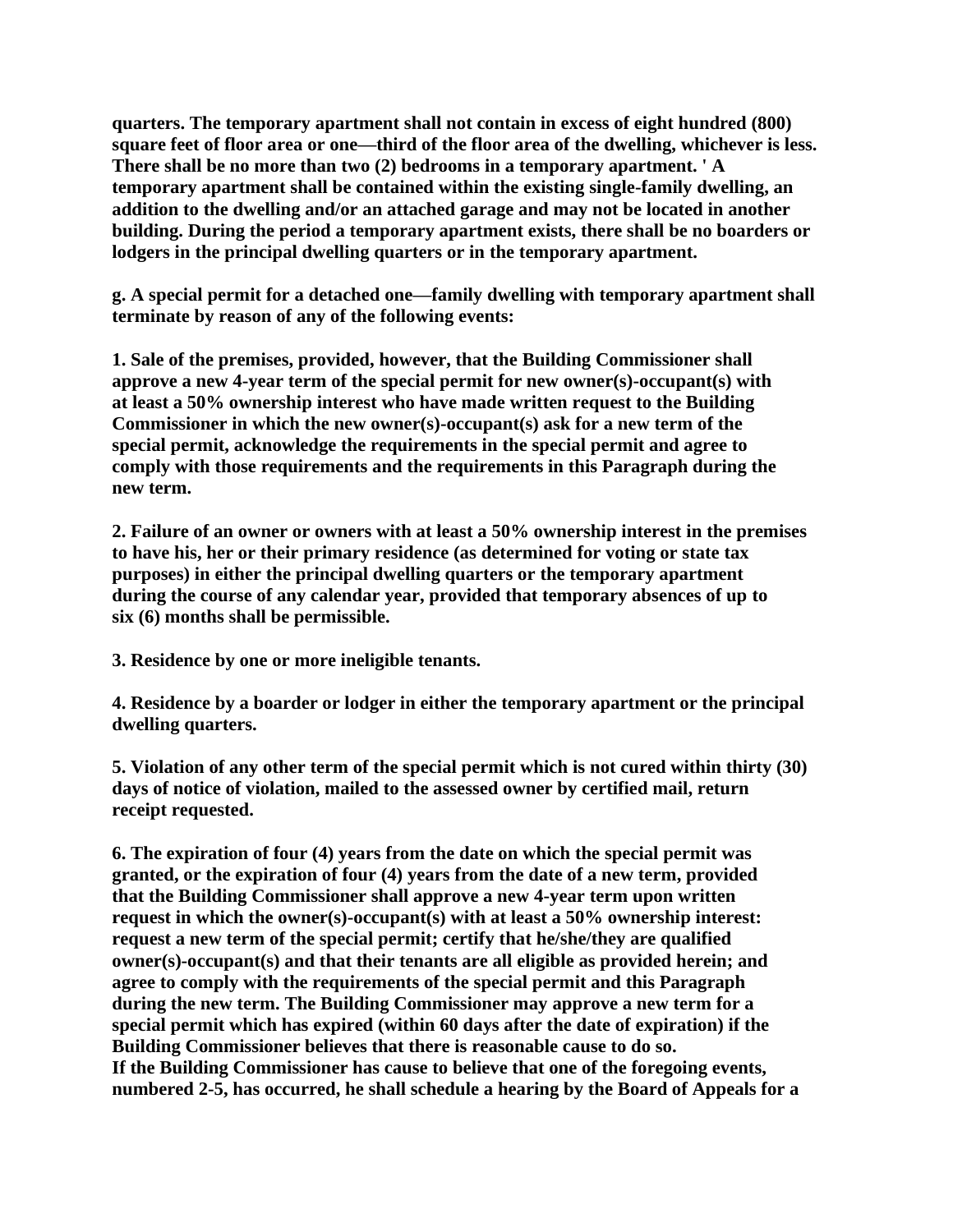**determination whether such an event has occurred and shall give notice of the time, place, and reason for the hearing to the assessed owner(s) of the property by certified mail, return receipt requested, mailed at least two weeks before the hearing. At the hearing, the Building Commissioner or a designee shall specify the basis of his belief that one of the events has occurred, including information provided by third persons, who also may speak at the hearing. The holder of the special permit shall then have the burden of convincing the Board of Appeals that no event terminating the special permit has occurred. Unless the Board of Appeals is convinced that no such event has occurred, it shall formally revoke the special permit which shall thereupon terminate.**

**h. Following sale of the premises, expiration of the term of the special permit or revocation of the special permit by the Board of Appeals, there shall be no further use or occupancy of the temporary apartment separately from the principal dwelling quarters. The temporary apartment shall be incorporated with the principal dwelling quarters within sixty (60) days from the date of sale, from the date of revocation of the special permit, or from the date of expiration of the special permit, whichever occurs first. Extension of a special permit may be denied solely on the basis of prior lack of cooperation of an owner with the Building Commissioner's reasonable efforts to ascertain whether the conditions, limitations, and safeguards of the special permit were being met from time to time during the term of the special permit. Uncured violation of a condition of a special permit shall be continuing cause for its termination, whether or not notice of violation has been or might have been given at a prior time.**

**i. A temporary certificate of occupancy shall be issued by the Building Commissioner prior to any use of a temporary apartment pursuant to a special permit under this paragraph. Upon termination of the special permit, such temporary certificate of occupancy shall also terminate. Following termination of the special permit, after giving reasonable notice, the Building Commissioner shall inspect the premises to determine whether the temporary apartment has been incorporated into the principal dwelling quarters. Failure to so incorporate the temporary apartment into the principal dwelling quarters or to give the Building Inspector access to inspect such incorporation shall be cause for the Building Commissioner to terminate the certificate of occupancy for the dwelling.**

**j. For the purpose of this bylaw, each fortnight that an apartment is maintained in a one—family dwelling without compliance with this paragraph (or other provision making the use legal) shall be deemed a separate violation subject to the penalty specified in Section XI. Following termination of a special permit, failure to give the Building Commissioner access to inspect, upon reasonable notice, incorporation of the temporary apartment into the principal dwelling quarters shall be a violation of this paragraph; for the purpose of this bylaw, each fortnight during which access is so denied shall be deemed a separate violation subject to the penalty specified in Section XI.**

**k. After issuance of a special permit under this paragraph, the Board of Appeals shall send copies of the special permit , and any termination of the special permit, to the Building Commissioner and to the Board of Assessors. Annually, the holder of a special**